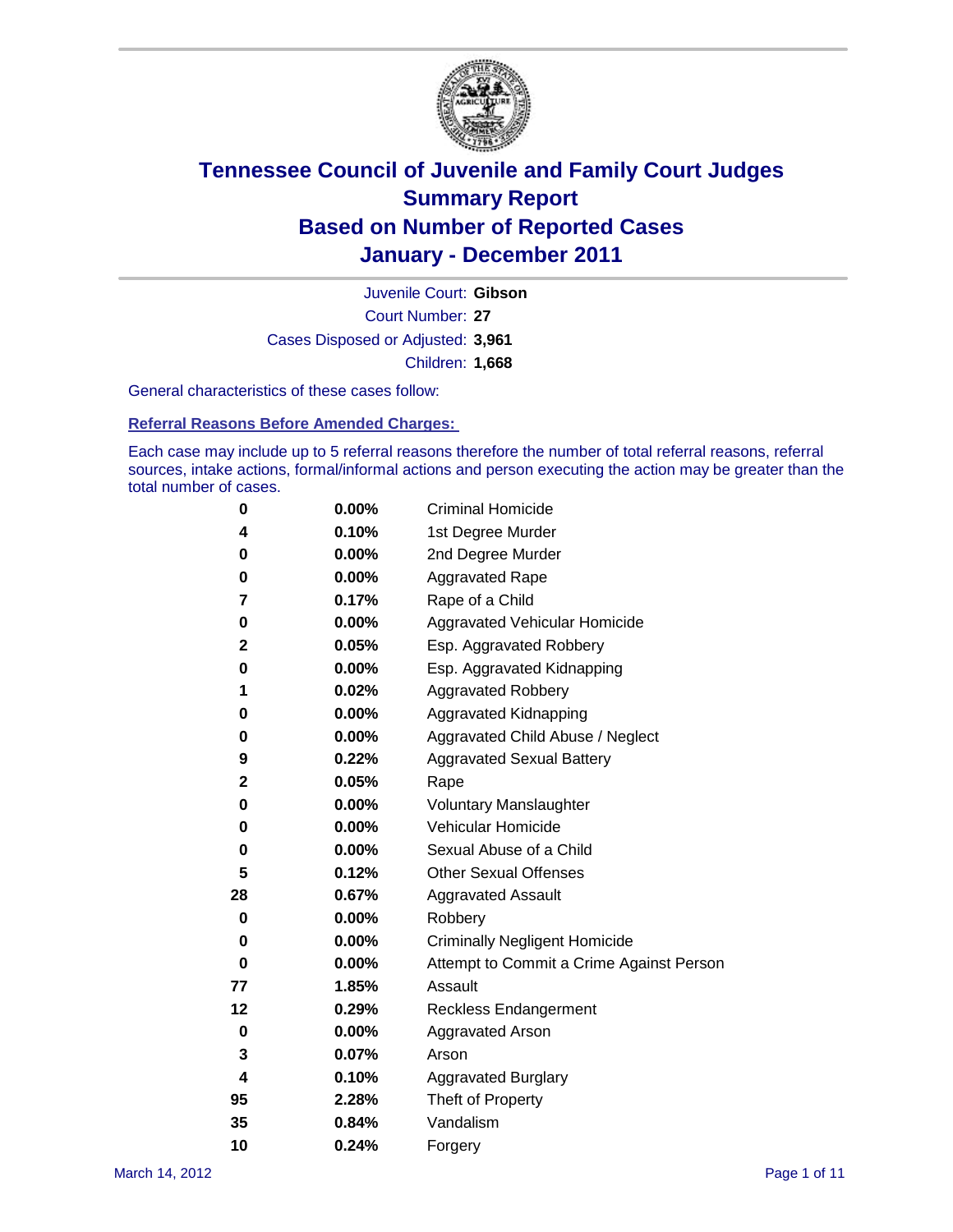

Court Number: **27** Juvenile Court: **Gibson** Cases Disposed or Adjusted: **3,961** Children: **1,668**

#### **Referral Reasons Before Amended Charges:**

Each case may include up to 5 referral reasons therefore the number of total referral reasons, referral sources, intake actions, formal/informal actions and person executing the action may be greater than the total number of cases.

| 0     | 0.00%    | <b>Worthless Checks</b>                                     |  |  |
|-------|----------|-------------------------------------------------------------|--|--|
| 0     | 0.00%    | Illegal Possession / Fraudulent Use of Credit / Debit Cards |  |  |
| 6     | 0.14%    | <b>Burglary</b>                                             |  |  |
| 4     | 0.10%    | Unauthorized Use of a Vehicle                               |  |  |
| 0     | $0.00\%$ | <b>Cruelty to Animals</b>                                   |  |  |
| 0     | $0.00\%$ | Sale of Controlled Substances                               |  |  |
| 48    | 1.15%    | <b>Other Drug Offenses</b>                                  |  |  |
| 3     | 0.07%    | Possession of Controlled Substances                         |  |  |
| 0     | $0.00\%$ | <b>Criminal Attempt</b>                                     |  |  |
| 1     | 0.02%    | Carrying Weapons on School Property                         |  |  |
| 7     | 0.17%    | Unlawful Carrying / Possession of a Weapon                  |  |  |
| 6     | 0.14%    | <b>Evading Arrest</b>                                       |  |  |
| 0     | $0.00\%$ | Escape                                                      |  |  |
| 5     | 0.12%    | Driving Under Influence (DUI)                               |  |  |
| 18    | 0.43%    | Possession / Consumption of Alcohol                         |  |  |
| 24    | 0.58%    | Resisting Stop, Frisk, Halt, Arrest or Search               |  |  |
| 0     | $0.00\%$ | <b>Aggravated Criminal Trespass</b>                         |  |  |
| 8     | 0.19%    | Harassment                                                  |  |  |
| 0     | 0.00%    | Failure to Appear                                           |  |  |
| 1     | 0.02%    | Filing a False Police Report                                |  |  |
| 1     | 0.02%    | <b>Criminal Impersonation</b>                               |  |  |
| 116   | 2.78%    | <b>Disorderly Conduct</b>                                   |  |  |
| 5     | 0.12%    | <b>Criminal Trespass</b>                                    |  |  |
| 4     | 0.10%    | <b>Public Intoxication</b>                                  |  |  |
| 0     | $0.00\%$ | Gambling                                                    |  |  |
| 14    | 0.34%    | Traffic                                                     |  |  |
| 0     | $0.00\%$ | <b>Local Ordinances</b>                                     |  |  |
| 1     | 0.02%    | Violation of Wildlife Regulations                           |  |  |
| 1,376 | 33.00%   | Contempt of Court                                           |  |  |
| 26    | 0.62%    | Violation of Probation                                      |  |  |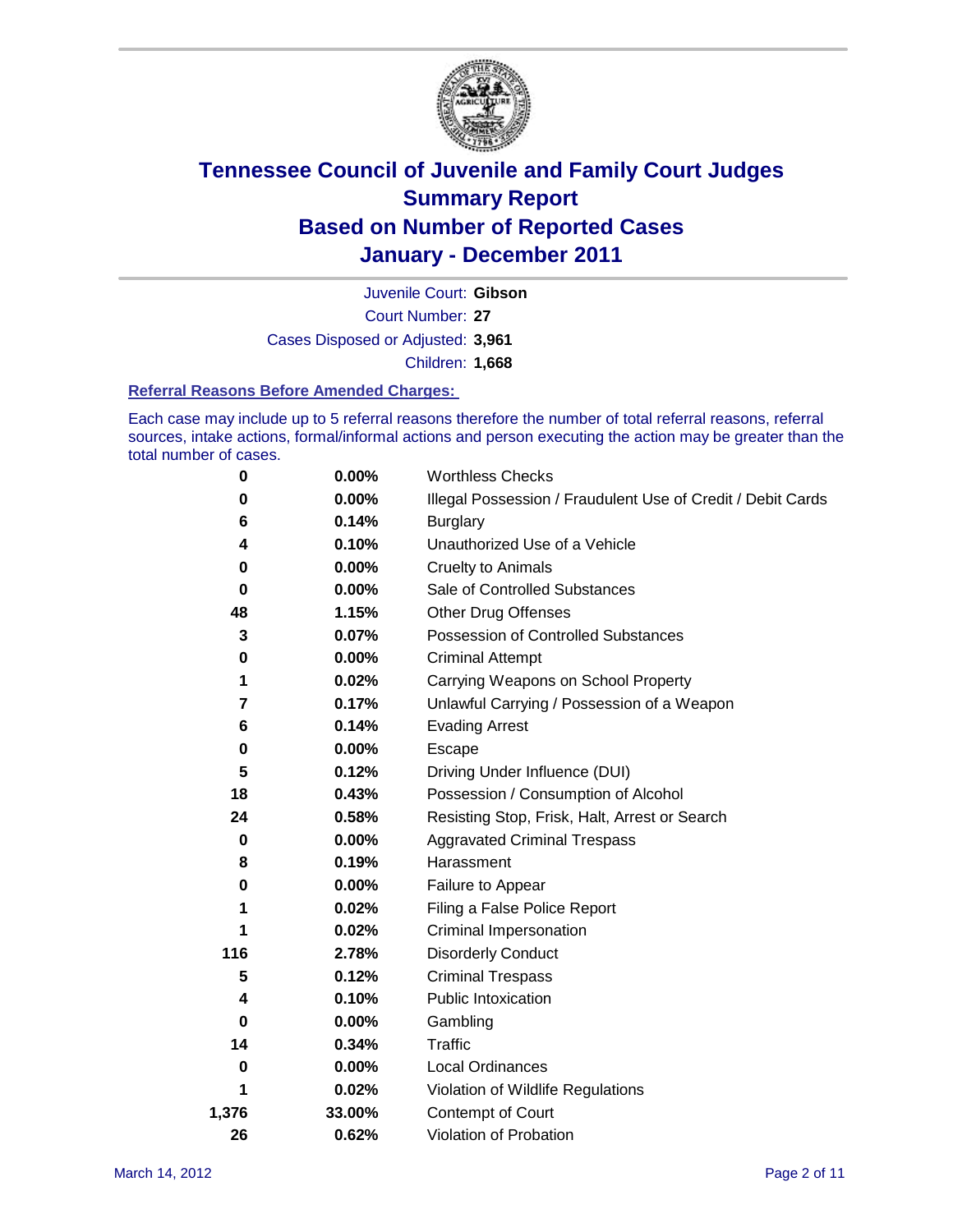

Court Number: **27** Juvenile Court: **Gibson** Cases Disposed or Adjusted: **3,961** Children: **1,668**

#### **Referral Reasons Before Amended Charges:**

Each case may include up to 5 referral reasons therefore the number of total referral reasons, referral sources, intake actions, formal/informal actions and person executing the action may be greater than the total number of cases.

| 22               | 0.53%    | Violation of Aftercare                 |
|------------------|----------|----------------------------------------|
| 52               | 1.25%    | <b>Unruly Behavior</b>                 |
| 170              | 4.08%    | Truancy                                |
| 19               | 0.46%    | In-State Runaway                       |
| $\boldsymbol{0}$ | 0.00%    | Out-of-State Runaway                   |
| 35               | 0.84%    | Possession of Tobacco Products         |
| $\boldsymbol{0}$ | 0.00%    | Violation of a Valid Court Order       |
| 12               | 0.29%    | <b>Violation of Curfew</b>             |
| $\bf{0}$         | 0.00%    | Sexually Abused Child                  |
| 1                | 0.02%    | <b>Physically Abused Child</b>         |
| 213              | 5.11%    | Dependency / Neglect                   |
| 5                | 0.12%    | <b>Termination of Parental Rights</b>  |
| 0                | $0.00\%$ | <b>Violation of Pretrial Diversion</b> |
| 0                | 0.00%    | Violation of Informal Adjustment       |
| 365              | 8.75%    | <b>Judicial Review</b>                 |
| 23               | 0.55%    | <b>Administrative Review</b>           |
| 29               | 0.70%    | <b>Foster Care Review</b>              |
| 34               | 0.82%    | Custody                                |
| 98               | 2.35%    | Visitation                             |
| 237              | 5.68%    | Paternity / Legitimation               |
| 860              | 20.62%   | <b>Child Support</b>                   |
| 0                | 0.00%    | <b>Request for Medical Treatment</b>   |
| 0                | 0.00%    | <b>Consent to Marry</b>                |
| 27               | 0.65%    | Other                                  |
| 4,170            | 100.00%  | <b>Total Referrals</b>                 |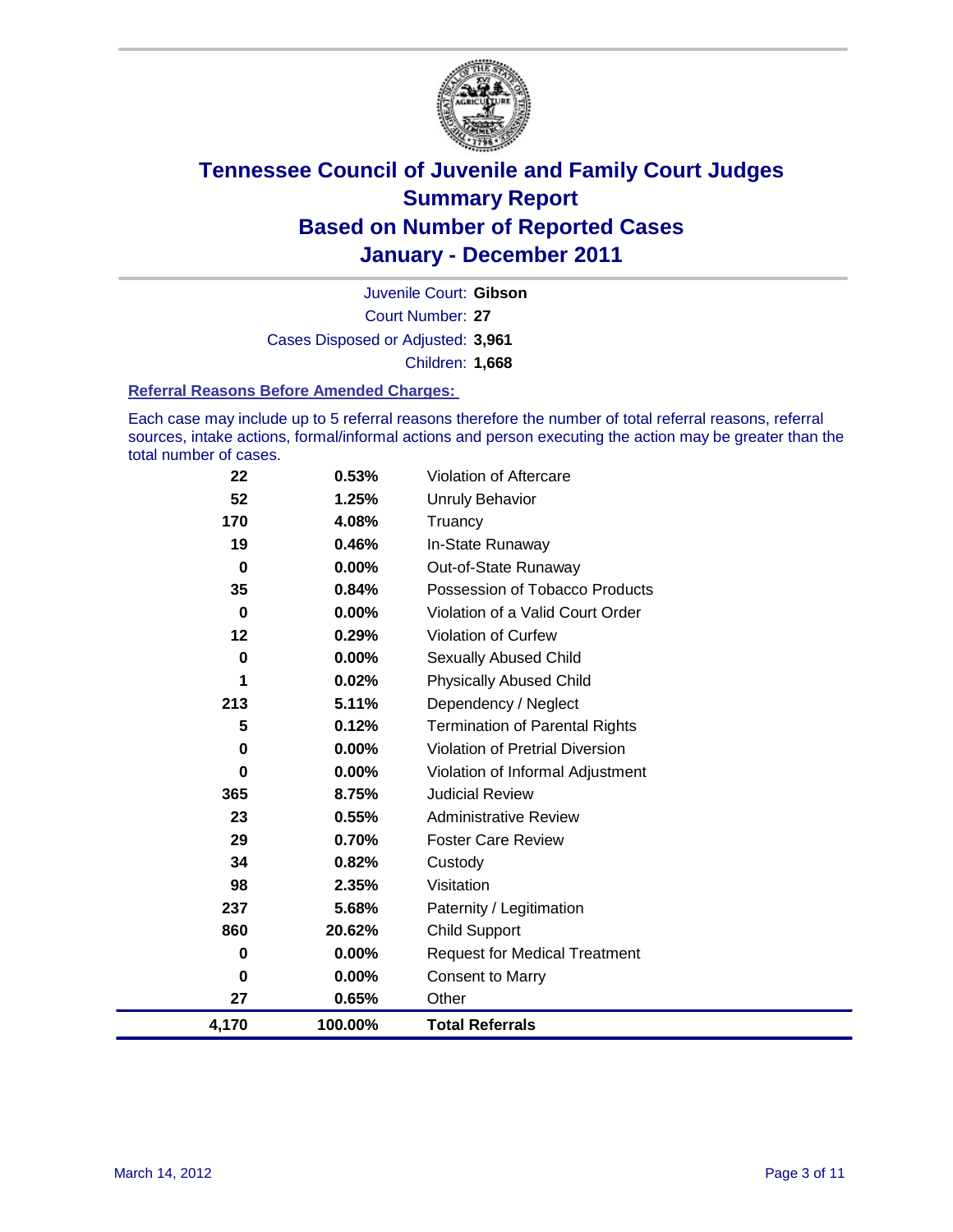

|                            | Juvenile Court: Gibson            |                                   |  |  |
|----------------------------|-----------------------------------|-----------------------------------|--|--|
|                            | <b>Court Number: 27</b>           |                                   |  |  |
|                            | Cases Disposed or Adjusted: 3,961 |                                   |  |  |
|                            |                                   | Children: 1,668                   |  |  |
| <b>Referral Sources: 1</b> |                                   |                                   |  |  |
| 398                        | 9.54%                             | Law Enforcement                   |  |  |
| 186                        | 4.46%                             | Parents                           |  |  |
| 65                         | 1.56%                             | <b>Relatives</b>                  |  |  |
| 46                         | 1.10%                             | Self                              |  |  |
| 321                        | 7.70%                             | School                            |  |  |
| 0                          | 0.00%                             | <b>CSA</b>                        |  |  |
| 357                        | 8.56%                             | <b>DCS</b>                        |  |  |
| 32                         | 0.77%                             | <b>Other State Department</b>     |  |  |
| 2,398                      | 57.51%                            | <b>District Attorney's Office</b> |  |  |
| 275                        | 6.59%                             | <b>Court Staff</b>                |  |  |
| $\bf{0}$                   | 0.00%                             | Social Agency                     |  |  |
| 25                         | 0.60%                             | <b>Other Court</b>                |  |  |
| 64                         | 1.53%                             | Victim                            |  |  |
| 2                          | 0.05%                             | Child & Parent                    |  |  |
| 0                          | 0.00%                             | Hospital                          |  |  |
| 0                          | 0.00%                             | Unknown                           |  |  |
| 1                          | 0.02%                             | Other                             |  |  |
| 4,170                      | 100.00%                           | <b>Total Referral Sources</b>     |  |  |
|                            |                                   |                                   |  |  |

### **Age of Child at Referral: 2**

| 1.668 | 100.00%       | <b>Total Child Count</b> |  |
|-------|---------------|--------------------------|--|
|       | $0.00\%$<br>0 | <b>Unknown</b>           |  |
|       | 84<br>5.04%   | Ages 19 and Over         |  |
| 195   | 11.69%        | Ages 17 through 18       |  |
| 240   | 14.39%        | Ages 15 through 16       |  |
| 155   | 9.29%         | Ages 13 through 14       |  |
| 112   | 6.71%         | Ages 11 through 12       |  |
| 882   | 52.88%        | Ages 10 and Under        |  |
|       |               |                          |  |

<sup>1</sup> If different than number of Referral Reasons (4170), verify accuracy of your court's data.

<sup>2</sup> One child could be counted in multiple categories, verify accuracy of your court's data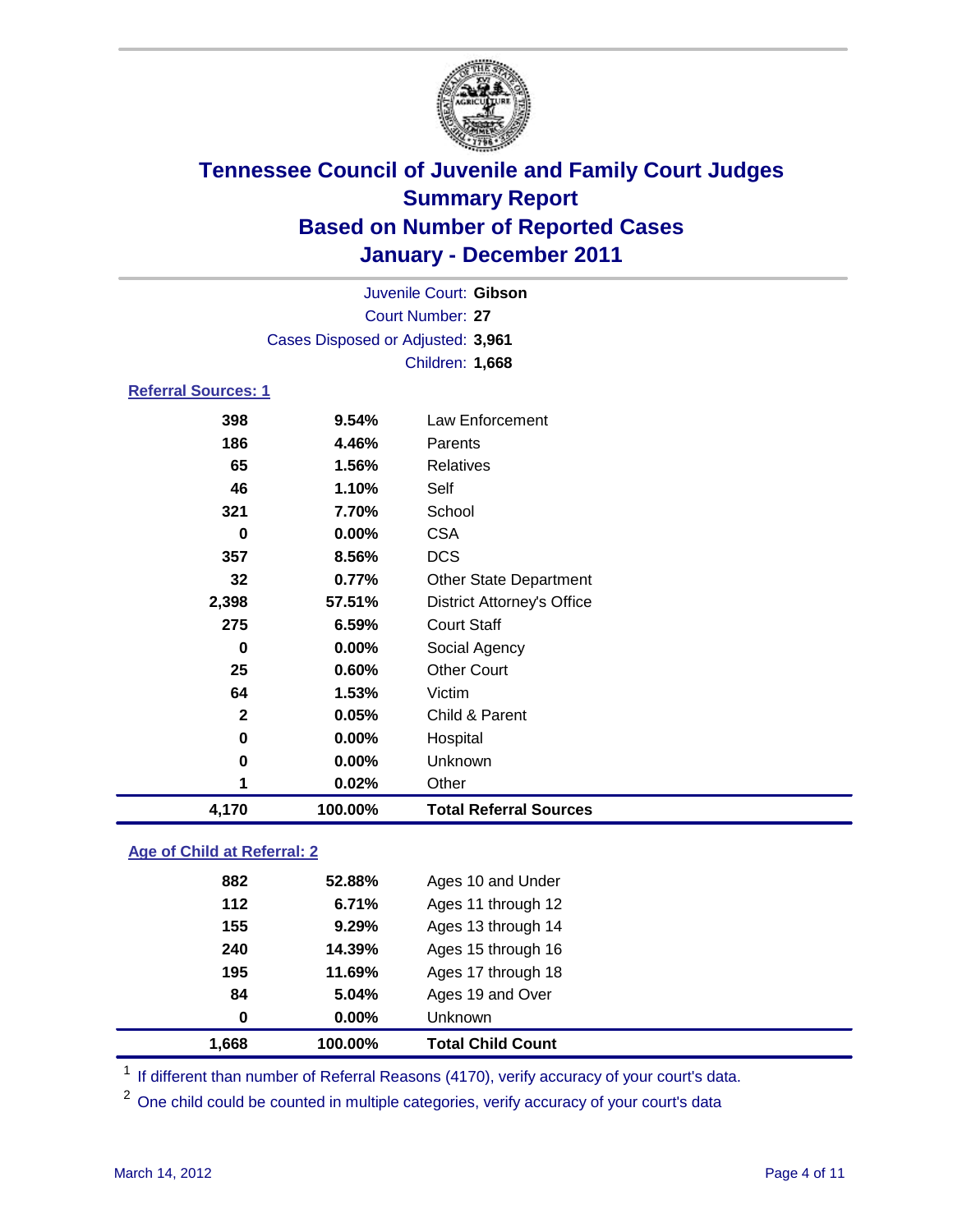

|                                         | Juvenile Court: Gibson            |                          |  |  |  |
|-----------------------------------------|-----------------------------------|--------------------------|--|--|--|
| Court Number: 27                        |                                   |                          |  |  |  |
|                                         | Cases Disposed or Adjusted: 3,961 |                          |  |  |  |
|                                         | Children: 1,668                   |                          |  |  |  |
| Sex of Child: 1                         |                                   |                          |  |  |  |
| 866                                     | 51.92%                            | Male                     |  |  |  |
| 771                                     | 46.22%                            | Female                   |  |  |  |
| 31                                      | 1.86%                             | Unknown                  |  |  |  |
| 1,668                                   | 100.00%                           | <b>Total Child Count</b> |  |  |  |
| Race of Child: 1                        |                                   |                          |  |  |  |
| 705                                     | 42.27%                            | White                    |  |  |  |
| 821                                     | 49.22%                            | African American         |  |  |  |
| $\mathbf 0$                             | 0.00%                             | Native American          |  |  |  |
| $\mathbf{2}$                            | 0.12%                             | Asian                    |  |  |  |
| 93                                      | 5.58%                             | Mixed                    |  |  |  |
| 47                                      | 2.82%                             | Unknown                  |  |  |  |
| 1,668                                   | 100.00%                           | <b>Total Child Count</b> |  |  |  |
| <b>Hispanic Origin: 1</b>               |                                   |                          |  |  |  |
| 33                                      | 1.98%                             | Yes                      |  |  |  |
| 1,571                                   | 94.18%                            | <b>No</b>                |  |  |  |
| 64                                      | 3.84%                             | Unknown                  |  |  |  |
| 1,668                                   | 100.00%                           | <b>Total Child Count</b> |  |  |  |
| <b>School Enrollment of Children: 1</b> |                                   |                          |  |  |  |
| 908                                     | 54.44%                            | Yes                      |  |  |  |
| 664                                     | 39.81%                            | <b>No</b>                |  |  |  |
| 96                                      | 5.76%                             | Unknown                  |  |  |  |
| 1,668                                   | 100.00%                           | <b>Total Child Count</b> |  |  |  |

<sup>1</sup> One child could be counted in multiple categories, verify accuracy of your court's data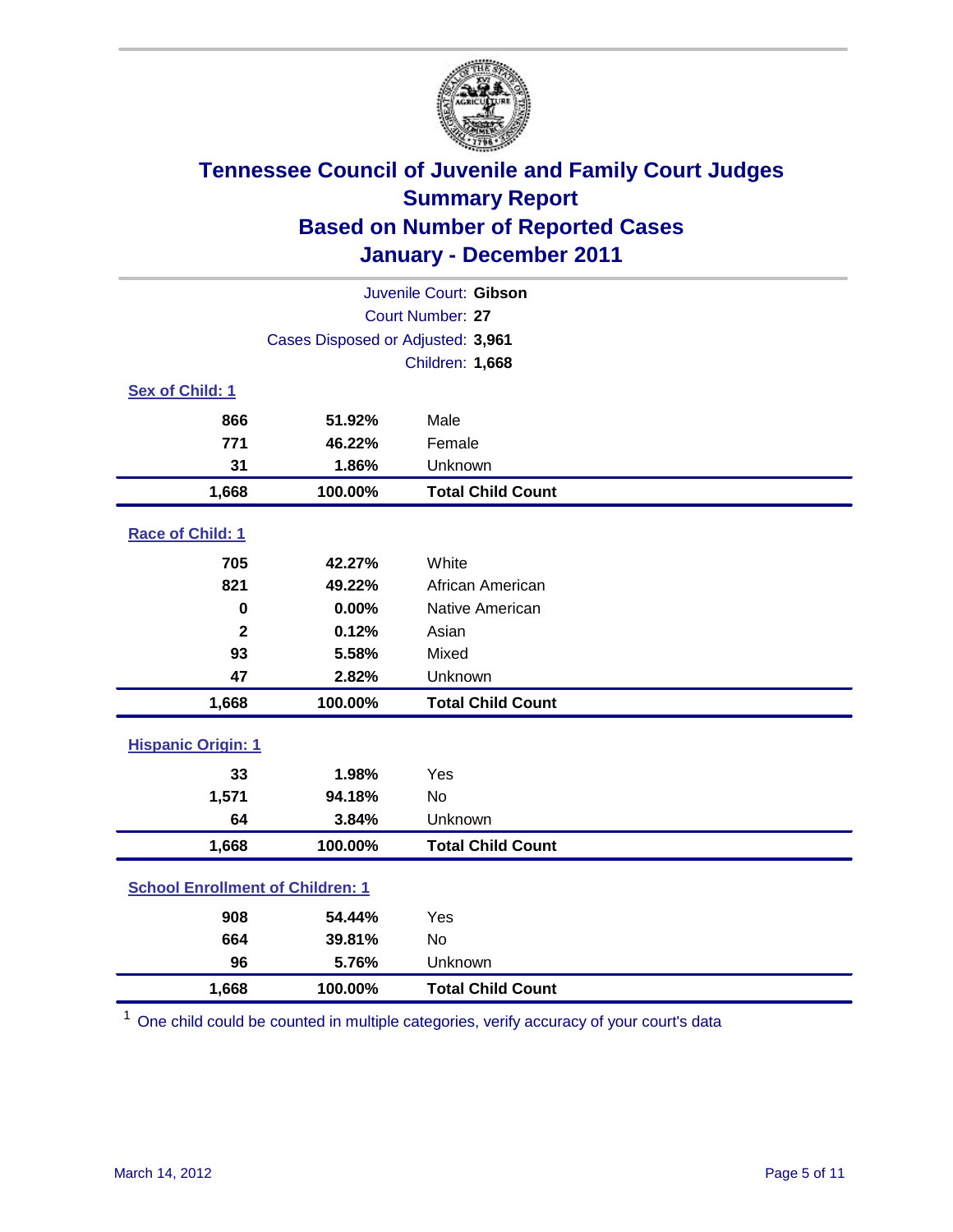

Court Number: **27** Juvenile Court: **Gibson** Cases Disposed or Adjusted: **3,961** Children: **1,668**

### **Living Arrangement of Child at Time of Referral: 1**

| 1,668        | 100.00%  | <b>Total Child Count</b>     |
|--------------|----------|------------------------------|
| 3            | 0.18%    | Other                        |
| 9            | 0.54%    | Unknown                      |
| 38           | 2.28%    | Independent                  |
| 0            | $0.00\%$ | In an Institution            |
| 13           | 0.78%    | In a Residential Center      |
| $\mathbf{2}$ | 0.12%    | In a Group Home              |
| 68           | 4.08%    | With Foster Family           |
| $\mathbf{2}$ | 0.12%    | With Adoptive Parents        |
| 145          | 8.69%    | <b>With Relatives</b>        |
| 82           | 4.92%    | <b>With Father</b>           |
| 1,211        | 72.60%   | With Mother                  |
| 14           | 0.84%    | With Mother and Stepfather   |
| 9            | 0.54%    | With Father and Stepmother   |
| 72           | 4.32%    | With Both Biological Parents |
|              |          |                              |

### **Type of Detention: 2**

| 3,961 | 100.00%  | <b>Total Detention Count</b> |  |
|-------|----------|------------------------------|--|
| 6     | 0.15%    | Other                        |  |
| 3,673 | 92.73%   | Does Not Apply               |  |
| 0     | $0.00\%$ | <b>Unknown</b>               |  |
| 0     | 0.00%    | <b>Psychiatric Hospital</b>  |  |
| 1     | 0.03%    | Jail - No Separation         |  |
| 0     | $0.00\%$ | Jail - Partial Separation    |  |
| 0     | 0.00%    | Jail - Complete Separation   |  |
| 30    | 0.76%    | Juvenile Detention Facility  |  |
| 251   | 6.34%    | Non-Secure Placement         |  |
|       |          |                              |  |

<sup>1</sup> One child could be counted in multiple categories, verify accuracy of your court's data

<sup>2</sup> If different than number of Cases (3961) verify accuracy of your court's data.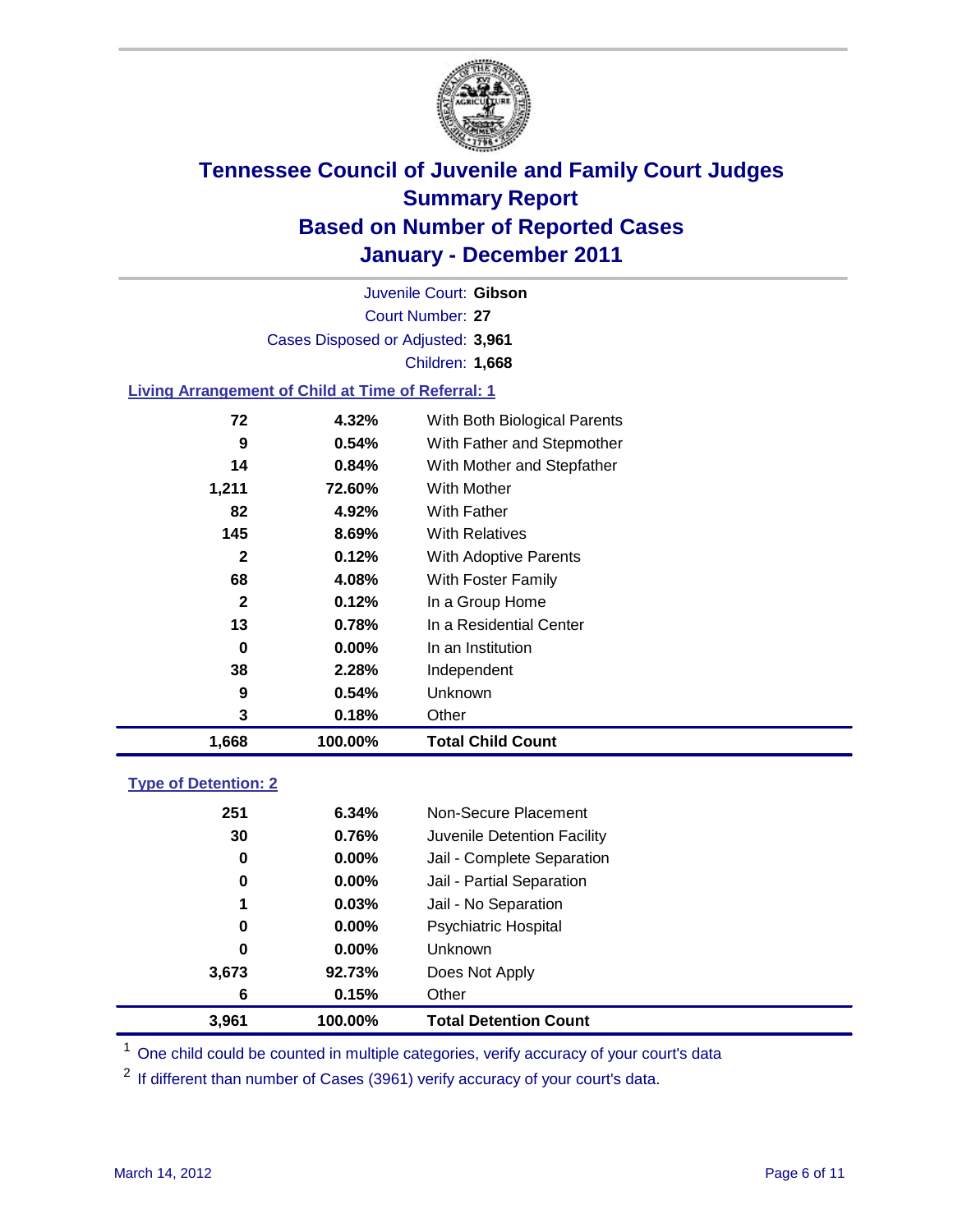

| Juvenile Court: Gibson   |                                                    |                                                  |  |  |
|--------------------------|----------------------------------------------------|--------------------------------------------------|--|--|
|                          | <b>Court Number: 27</b>                            |                                                  |  |  |
|                          | Cases Disposed or Adjusted: 3,961                  |                                                  |  |  |
|                          |                                                    | Children: 1,668                                  |  |  |
|                          | <b>Placement After Secure Detention Hearing: 1</b> |                                                  |  |  |
| 251                      | 6.34%                                              | Returned to Prior Living Arrangement             |  |  |
| 23                       | 0.58%                                              | Juvenile Detention Facility                      |  |  |
| 1                        | 0.03%                                              | Jail                                             |  |  |
| 5                        | 0.13%                                              | Shelter / Group Home                             |  |  |
| 1                        | 0.03%                                              | <b>Foster Family Home</b>                        |  |  |
| 0                        | 0.00%                                              | Psychiatric Hospital                             |  |  |
| O                        | 0.00%                                              | Unknown                                          |  |  |
| 3,675                    | 92.78%                                             | Does Not Apply                                   |  |  |
| 5                        | 0.13%                                              | Other                                            |  |  |
| 3,961                    | 100.00%                                            | <b>Total Placement Count</b>                     |  |  |
|                          |                                                    |                                                  |  |  |
|                          |                                                    |                                                  |  |  |
| <b>Intake Actions: 2</b> |                                                    |                                                  |  |  |
| 3,521                    | 84.44%                                             | <b>Petition Filed</b>                            |  |  |
| 202<br>116               | 4.84%<br>2.78%                                     | <b>Motion Filed</b><br><b>Citation Processed</b> |  |  |
| 3                        | 0.07%                                              | Notification of Paternity Processed              |  |  |
| 268                      | 6.43%                                              | Scheduling of Judicial Review                    |  |  |
| 23                       | 0.55%                                              | Scheduling of Administrative Review              |  |  |
| 36                       | 0.86%                                              | Scheduling of Foster Care Review                 |  |  |
| 0                        | 0.00%                                              | Unknown                                          |  |  |
| 1                        | 0.02%                                              | Does Not Apply                                   |  |  |
| 0                        | 0.00%                                              | Other                                            |  |  |

<sup>1</sup> If different than number of Cases (3961) verify accuracy of your court's data.

<sup>2</sup> If different than number of Referral Reasons (4170), verify accuracy of your court's data.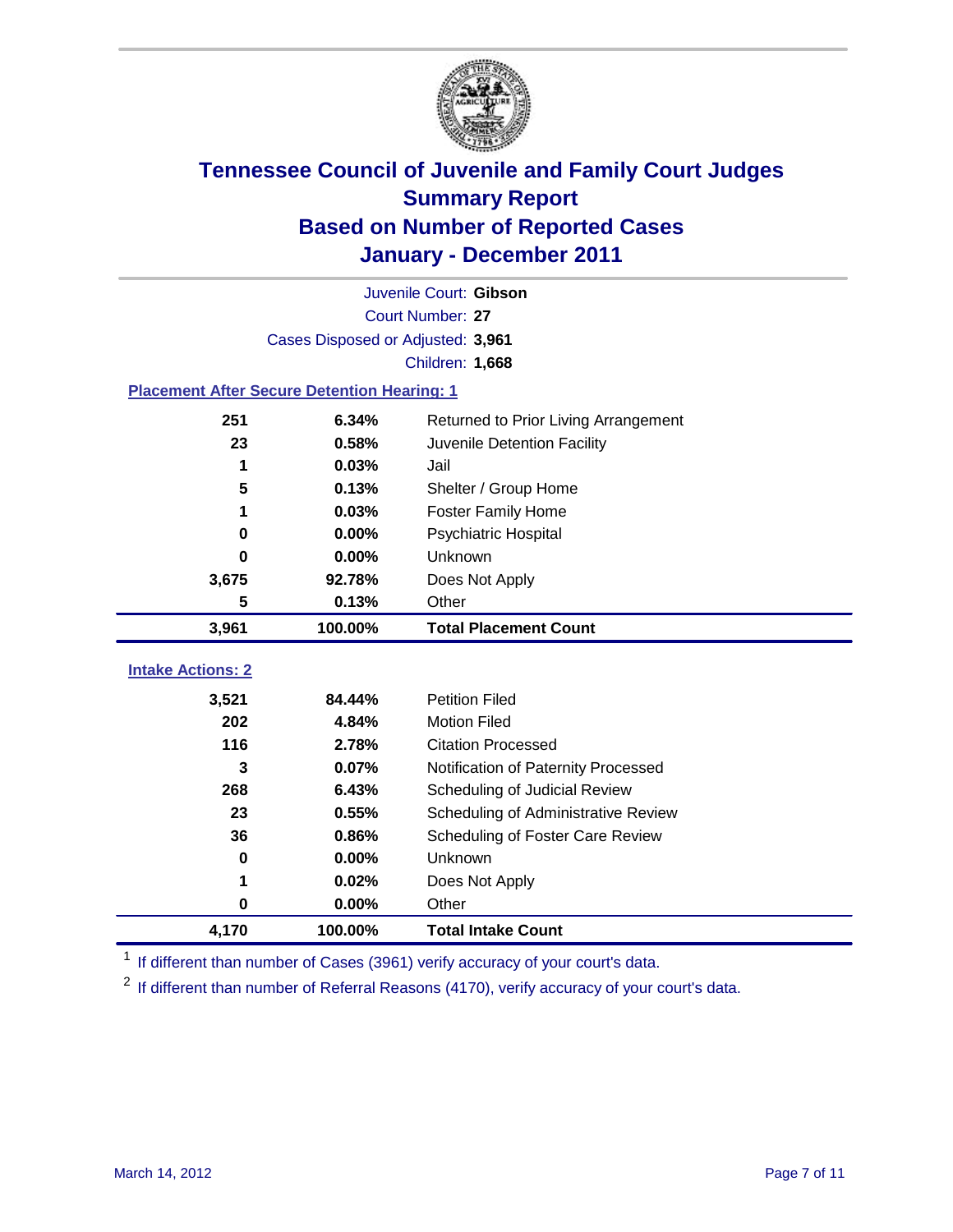

Court Number: **27** Juvenile Court: **Gibson** Cases Disposed or Adjusted: **3,961** Children: **1,668**

### **Last Grade Completed by Child: 1**

| 538                                     | 32.25%  | Too Young for School         |  |
|-----------------------------------------|---------|------------------------------|--|
| 26                                      | 1.56%   | Preschool                    |  |
| 58                                      | 3.48%   | Kindergarten                 |  |
| 52                                      | 3.12%   | 1st Grade                    |  |
| 49                                      | 2.94%   | 2nd Grade                    |  |
| 54                                      | 3.24%   | 3rd Grade                    |  |
| 58                                      | 3.48%   | 4th Grade                    |  |
| 50                                      | 3.00%   | 5th Grade                    |  |
| 52                                      | 3.12%   | 6th Grade                    |  |
| 69                                      | 4.14%   | 7th Grade                    |  |
| 101                                     | 6.06%   | 8th Grade                    |  |
| 110                                     | 6.59%   | 9th Grade                    |  |
| 132                                     | 7.91%   | 10th Grade                   |  |
| 51                                      | 3.06%   | 11th Grade                   |  |
| 29                                      | 1.74%   | 12th Grade                   |  |
| 1                                       | 0.06%   | Non-Graded Special Ed        |  |
| 6                                       | 0.36%   | <b>GED</b>                   |  |
| 62                                      | 3.72%   | Graduated                    |  |
| 20                                      | 1.20%   | <b>Never Attended School</b> |  |
| 146                                     | 8.75%   | Unknown                      |  |
| 4                                       | 0.24%   | Other                        |  |
| 1,668                                   | 100.00% | <b>Total Child Count</b>     |  |
| <b>Enrolled in Special Education: 1</b> |         |                              |  |

| 1,668 | 100.00% | <b>Total Child Count</b> |
|-------|---------|--------------------------|
| 98    | 5.88%   | <b>Unknown</b>           |
| 1,508 | 90.41%  | No                       |
| 62    | 3.72%   | Yes                      |
|       |         |                          |

One child could be counted in multiple categories, verify accuracy of your court's data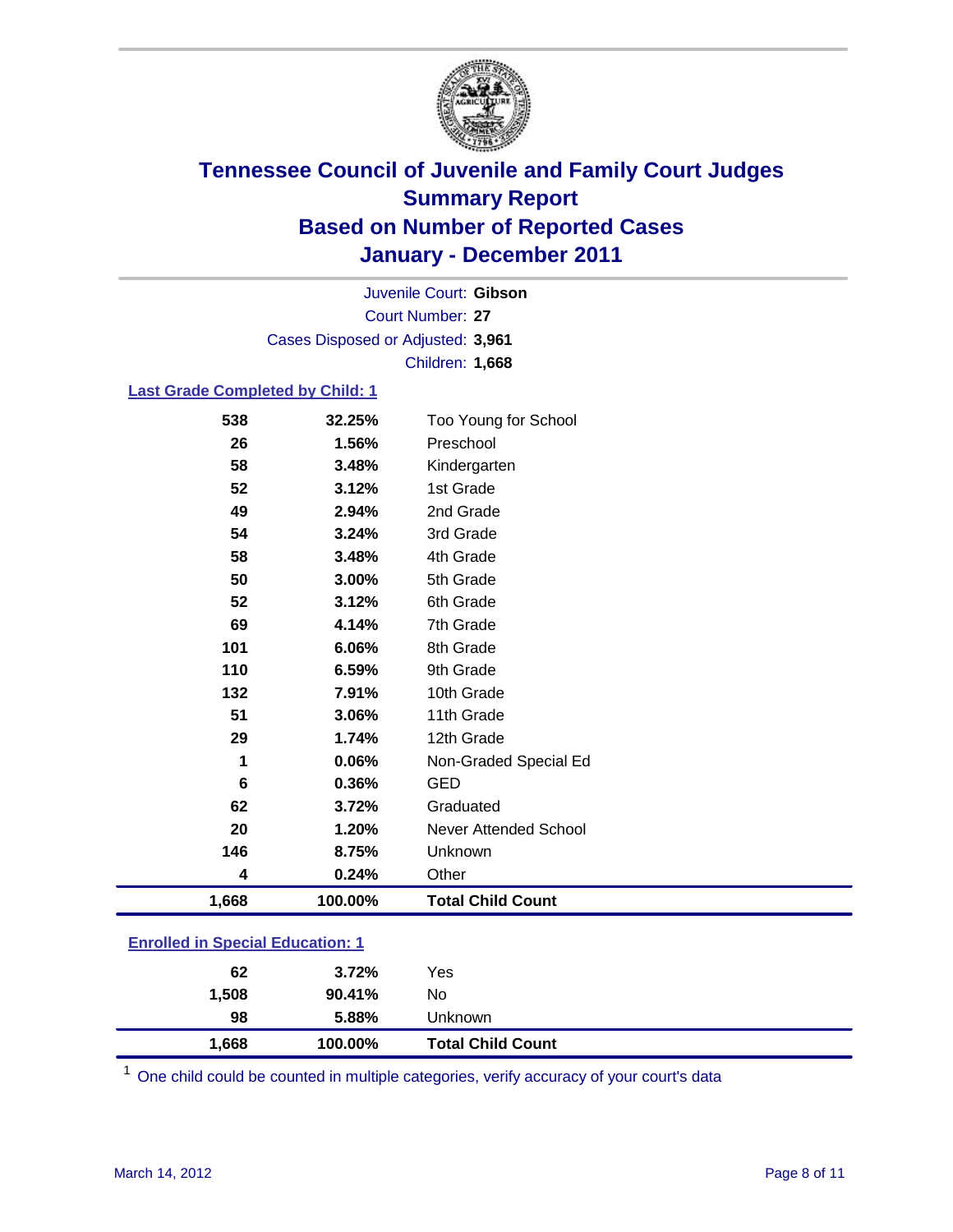

| Juvenile Court: Gibson       |                                   |                           |  |  |
|------------------------------|-----------------------------------|---------------------------|--|--|
|                              | Court Number: 27                  |                           |  |  |
|                              | Cases Disposed or Adjusted: 3,961 |                           |  |  |
|                              | Children: 1,668                   |                           |  |  |
| <b>Action Executed By: 1</b> |                                   |                           |  |  |
| 4,041                        | 96.91%                            | Judge                     |  |  |
| 6                            | 0.14%                             | Magistrate                |  |  |
| 123                          | 2.95%                             | <b>YSO</b>                |  |  |
| 0                            | 0.00%                             | Other                     |  |  |
| 0                            | 0.00%                             | Unknown                   |  |  |
| 4,170                        | 100.00%                           | <b>Total Action Count</b> |  |  |

### **Formal / Informal Actions: 1**

| 609          | 14.60%   | Dismissed                                        |
|--------------|----------|--------------------------------------------------|
| 171          | 4.10%    | Retired / Nolle Prosequi                         |
| 169          | 4.05%    | <b>Complaint Substantiated Delinquent</b>        |
| 32           | 0.77%    | <b>Complaint Substantiated Status Offender</b>   |
| 111          | 2.66%    | <b>Complaint Substantiated Dependent/Neglect</b> |
| $\mathbf{2}$ | 0.05%    | <b>Complaint Substantiated Abused</b>            |
| 0            | $0.00\%$ | <b>Complaint Substantiated Mentally III</b>      |
| 90           | 2.16%    | Informal Adjustment                              |
| 30           | 0.72%    | <b>Pretrial Diversion</b>                        |
| 7            | 0.17%    | <b>Transfer to Adult Court Hearing</b>           |
| $\mathbf{2}$ | 0.05%    | Charges Cleared by Transfer to Adult Court       |
| 343          | 8.23%    | Special Proceeding                               |
| 491          | 11.77%   | <b>Review Concluded</b>                          |
| 2,110        | 50.60%   | Case Held Open                                   |
| 3            | 0.07%    | Other                                            |
| 0            | 0.00%    | Unknown                                          |
| 4,170        | 100.00%  | <b>Total Action Count</b>                        |

<sup>1</sup> If different than number of Referral Reasons (4170), verify accuracy of your court's data.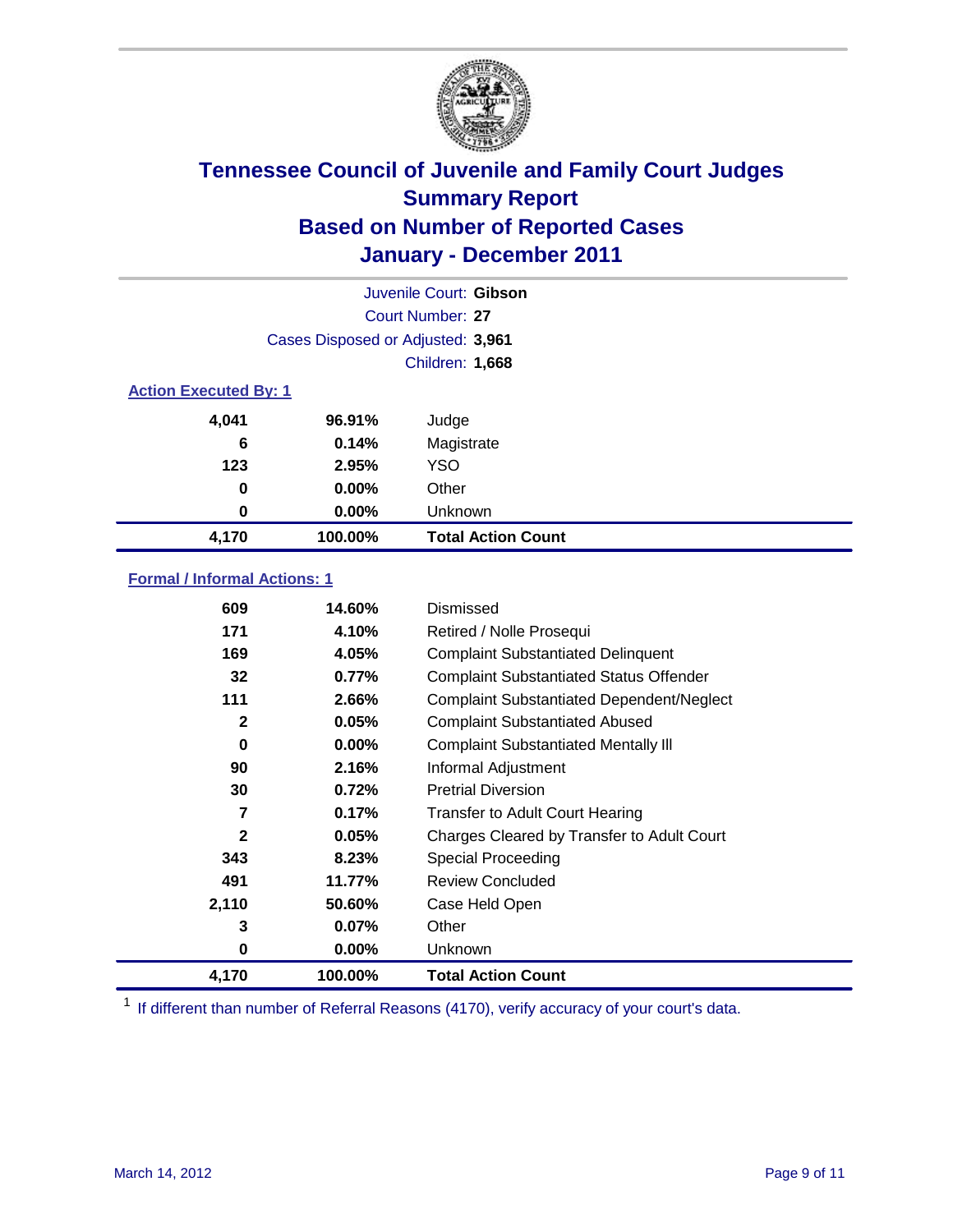

|                       |                                   | Juvenile Court: Gibson                                |
|-----------------------|-----------------------------------|-------------------------------------------------------|
|                       |                                   | <b>Court Number: 27</b>                               |
|                       | Cases Disposed or Adjusted: 3,961 |                                                       |
|                       |                                   | Children: 1,668                                       |
| <b>Case Outcomes:</b> |                                   | There can be multiple outcomes for one child or case. |
| 605                   | 11.19%                            | <b>Case Dismissed</b>                                 |
| 171                   | 3.16%                             | Case Retired or Nolle Prosequi                        |
| 24                    | 0.44%                             | Warned / Counseled                                    |
| 2,036                 | 37.67%                            | <b>Held Open For Review</b>                           |
| 65                    | 1.20%                             | Supervision / Probation to Juvenile Court             |
| 0                     | 0.00%                             | <b>Probation to Parents</b>                           |
| 20                    | 0.37%                             | Referral to Another Entity for Supervision / Service  |
| 14                    | 0.26%                             | Referred for Mental Health Counseling                 |
| 42                    | 0.78%                             | Referred for Alcohol and Drug Counseling              |
| 1                     | 0.02%                             | <b>Referred to Alternative School</b>                 |
| 0                     | 0.00%                             | Referred to Private Child Agency                      |
| 2                     | 0.04%                             | Referred to Defensive Driving School                  |
| 0                     | 0.00%                             | Referred to Alcohol Safety School                     |
| 1                     | 0.02%                             | Referred to Juvenile Court Education-Based Program    |
| 2                     | 0.04%                             | Driver's License Held Informally                      |
| 0                     | 0.00%                             | <b>Voluntary Placement with DMHMR</b>                 |
| 0                     | 0.00%                             | <b>Private Mental Health Placement</b>                |
| 0                     | 0.00%                             | <b>Private MR Placement</b>                           |
| 63                    | 1.17%                             | Placement with City/County Agency/Facility            |
| 14                    | 0.26%                             | Placement with Relative / Other Individual            |
| 53                    | 0.98%                             | Fine                                                  |
| 0                     | 0.00%                             | <b>Public Service</b>                                 |
| 44                    | 0.81%                             | Restitution                                           |
| 0                     | 0.00%                             | <b>Runaway Returned</b>                               |
| 27                    | 0.50%                             | No Contact Order                                      |
| 20                    | 0.37%                             | Injunction Other than No Contact Order                |
| 30                    | 0.56%                             | <b>House Arrest</b>                                   |
| 0                     | 0.00%                             | <b>Court Defined Curfew</b>                           |
| 0                     | 0.00%                             | Dismissed from Informal Adjustment                    |
| 0                     | 0.00%                             | <b>Dismissed from Pretrial Diversion</b>              |
| 0                     | 0.00%                             | Released from Probation                               |
| 3                     | 0.06%                             | <b>Transferred to Adult Court</b>                     |
| 0                     | $0.00\%$                          | <b>DMHMR Involuntary Commitment</b>                   |